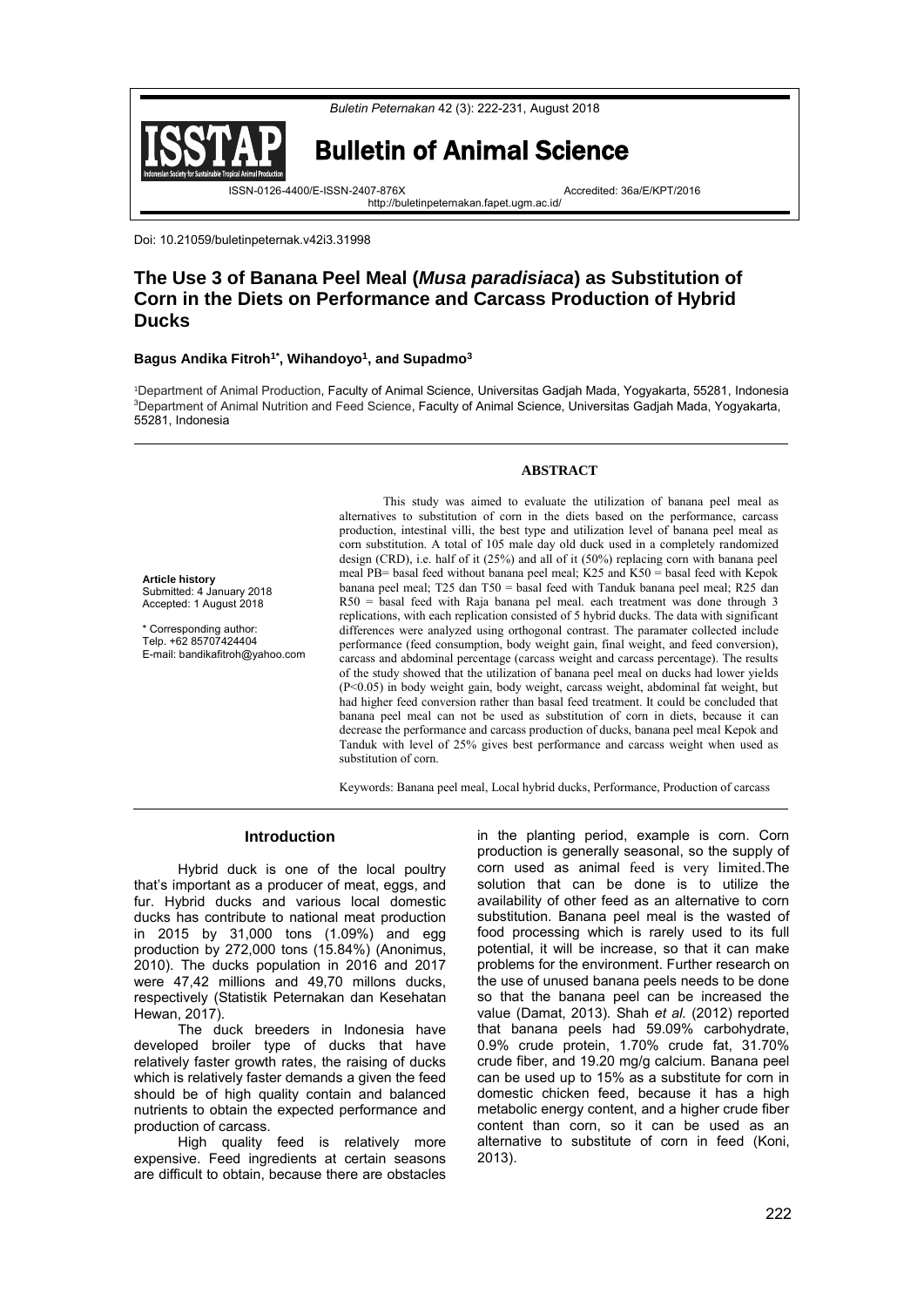# **Materials and Methods**

This research was carried out at the Laboratory of Nutrition and Animal Feed Science in Animal science Faculty UGM for proximate analysis, Laboratory of Biochemistry Pusat Antar Universitas UGM for GE (Gross Energy) analysis, Ca (calcium), and P (phosphor), hencoop of poultry Laboratory Animal science Faculty UGM for maintenance and treatment in ducks. The research was carried out in 05 Maret 2017 – 29 April 2017.

The equipment used in this research is trial cages, digital scales, thermometers, farm equipment, cleaning tools, and stationery. The research material was 105 male day old hybrid ducks, the feed ingredients used consisted of: corn, rice bran, soybean meal (SBM), meat bone meal (MBM), banana peel meal (Kepok, Tanduk, Raja). Banana peels are obtained from various fried food sellers and some food factories in Banyuwangi, based on their type. Banana peel that has been distinguished by its type, then chopped into small pieces with a size of 3 cm using a knife, then dried under the sun for 5 days. After drying, the banana peel is ground until it becomes crumbs, and ground with a grinding machine until it becomes flour.

The design used was an experiment using a Completely Randomized Design (CRD) oneway pattern consisting of 7 treatments using 3 different types of banana peels, each treatment consisted of 3 replications and each replication

consisted of 5 hybrid ducks. All data with significant differences of less than 5% were tested further using Ortogonal contrast: K1 = PB vs K25, K50, T25, T50, R25, R50; K2 = K25, K50 vs T25, T50; K3 = K25, K50 vs R25, R50; K4 = T25, T50 vs R25, R50; K5 = K25 vs T25, R25; K6 = K50 vs T50, R50.

The parameters analysis in this research are growth performance (feed consumption, body weight gain, final body weight, and feed conversion), carcass production (carcass weight and carcass percentage), abdominal fat (abdominal fat weight and abdominal fat percentage).

# **Result and Discussion**

## **Performance of Hibrid ducks**

The results of performance, carcass and abdominal fat production, are presented in Table 3.

## **Feed consumption**

Feed consumption showed that the use of Kepok, Tanduk, Raja (KTR) banana peel meal with levels of 25 and 50% did not affect the feed consumption of 56 day old ducks. This is because the use of banana peel meal does not affect the energy and crude protein in feed. Feed banana peel of Raja also contains chemical compounds that are antioxidants, namely flavonoids that function as antibiotics and antimicrobials. The energy content of banana peel are 2,624 kcal/kg,

Table 1. Contrast analysis

| Contrast |    | Set contrast |     |                 |     |                 |            |  |  |  |  |
|----------|----|--------------|-----|-----------------|-----|-----------------|------------|--|--|--|--|
|          | DD | K25          | ≺50 | T <sub>25</sub> | Г5( | R <sub>25</sub> | <b>R50</b> |  |  |  |  |
|          |    |              |     |                 |     |                 |            |  |  |  |  |
|          |    |              |     |                 |     |                 |            |  |  |  |  |
|          |    |              |     |                 |     |                 |            |  |  |  |  |
|          |    |              |     |                 |     |                 |            |  |  |  |  |
|          |    |              |     |                 |     |                 |            |  |  |  |  |
|          |    |              |     |                 |     |                 |            |  |  |  |  |

Tabel 2. Performance, carcass production, and abdominal fat percentage of 56 day old Hybrid ducks

|                                 | Parameter        |                 |                    |                       |                        |                      |  |  |  |
|---------------------------------|------------------|-----------------|--------------------|-----------------------|------------------------|----------------------|--|--|--|
| Treatment                       | Feed consumption | Weight gain     | Body weight        | Feed                  | Carcass weight         | Abdominal            |  |  |  |
|                                 | (g/ekor)         | (g/ekor)        | (q/ekor)           | conversion            | (g)                    | percentage           |  |  |  |
|                                 |                  |                 |                    |                       |                        | $(\%)$               |  |  |  |
| <b>PB</b>                       | 4,249            | $1,455^{\circ}$ | 1,596c             | 2.66 <sup>a</sup>     | 1,087.00°              | 5.93c                |  |  |  |
| K25                             | 4,407            | 1,318bc         | $1,457^{bc}$       | $3.04$ <sup>abc</sup> | 1.018.33abc            | $5.48$ <sub>bc</sub> |  |  |  |
| K50                             | 4,253            | $1,028^a$       | 1.163 <sup>a</sup> | 3.67 <sup>c</sup>     | 932.00 <sup>a</sup>    | 4.38 <sup>a</sup>    |  |  |  |
| T25                             | 4.217            | $1,331^{bc}$    | $1.462^{bc}$       | 2.90 <sup>ab</sup>    | 1,036.00 <sup>bc</sup> | $5.31$ <sub>bc</sub> |  |  |  |
| T <sub>50</sub>                 | 4,249            | 1,093ab         | $1.233$ ab         | 3.48 <sup>bc</sup>    | 938.00 <sup>a</sup>    | 4.38 <sup>a</sup>    |  |  |  |
| R <sub>25</sub>                 | 4,210            | $1.267^{bc}$    | $1.139$ abc        | $3.06$ abc            | 982.33ab               | 5.02 <sup>ab</sup>   |  |  |  |
| <b>R50</b>                      | 4,176            | $1,103^{ab}$    | 1,243ab            | 3.37 <sup>bc</sup>    | 931.67 <sup>a</sup>    | 4.72ab               |  |  |  |
| <b>SEM</b>                      | 48.48            | 27.53           | 28.98              | 0.18                  | 10.11                  | 0.19                 |  |  |  |
| P-Value                         | 0.908            | 0.009           | 0.014              | 0.048                 | 0.006                  | 0.003                |  |  |  |
| Kontras orthogonal <sup>1</sup> |                  |                 |                    |                       |                        |                      |  |  |  |
| K <sub>1</sub>                  |                  | $**$            | $\star$            | $**$                  | $**$                   | $**$                 |  |  |  |
| K <sub>2</sub>                  |                  | <b>NS</b>       | <b>NS</b>          | <b>NS</b>             | <b>NS</b>              | <b>NS</b>            |  |  |  |
| K <sub>3</sub>                  |                  | $**$            | $***$              | $**$                  | $**$                   | $**$                 |  |  |  |
| K4                              |                  | $**$            | <b>NS</b>          | <b>NS</b>             | $\star$                | $\star$              |  |  |  |
| K <sub>5</sub>                  |                  | <b>NS</b>       | <b>NS</b>          | <b>NS</b>             | <b>NS</b>              | <b>NS</b>            |  |  |  |
| K6                              |                  | <b>NS</b>       | <b>NS</b>          | <b>NS</b>             | <b>NS</b>              | <b>NS</b>            |  |  |  |

NS= non significant (P>0.05); \*= signifikant in (P<0.05); \*\*= significant in (P<0.01)

a,b,c Values within a column show significant differences (P<0.05)

<sup>1</sup>Comparison of orthogonal kontras; K1= PB: K25, K50, T25, T50, R25, R50; K2= K25, K50 : T25, T50; K3= K25, K50 : R25, R50; K4= T25,T50 : R25, R50; K5= K25 : T25, R25; K6= K50 : T50, R50.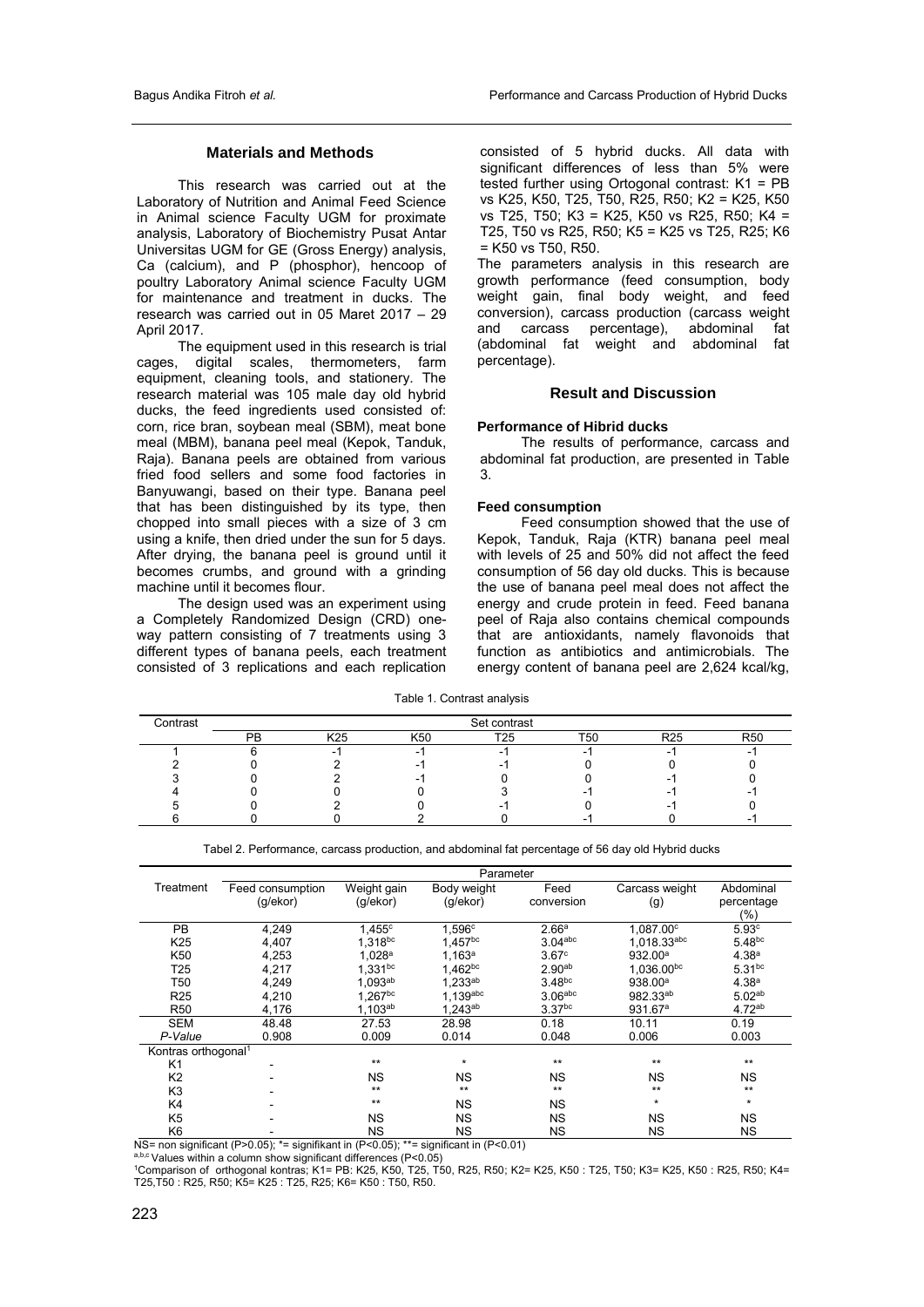|                                             | Kandungan Nutrien |           |       |       |        |      |            |          |      |
|---------------------------------------------|-------------------|-----------|-------|-------|--------|------|------------|----------|------|
| Diet composition                            | <b>EM</b>         | <b>CP</b> | C fat | CF    | Сa     | P    |            | Met      | Trp  |
|                                             | (kcal/kg)         | (%)       | (%)   | (%)   | $(\%)$ | (%)  | Lys $(\%)$ | (9/0)    | (%)  |
| Corn <sup>1</sup>                           | 3,350             | 8.50      | 3.80  | 2.20  | 1.39   | 0.10 | 1.00       | 0.26     | 0.06 |
| Rice bran $1$                               | 2.950             | 9.30      | 13:00 | 11.40 | 0.53   | 0.29 | 0.59       | 0.26     | 0.12 |
| Soybean meal <sup>1)</sup>                  | 2.230             | 50.52     | 0.80  | 7.00  | 2.06   | 0.08 | 2.69       | 0.62     | 0.74 |
| Meat bone meal <sup>1)</sup>                | 2.150             | 51.60     | 10.00 | 2.80  | 10.30  | 5.10 | 2.61       | 0.62     | 0.27 |
| Premix <sup>2</sup>                         | 0                 | 0         | 0     | 0     | 0      | 0    | 0          | 0        | 0    |
| Sand                                        | 0                 | 0         | 0     | 0     | 0      | 0    | 0          | 0        | 0    |
| Palm oil                                    | 8.800             | 0         | 100   | 0     | 0      | 0    | 0          | $\Omega$ | 0    |
| Banana peel meal<br>of Raja <sup>3)</sup>   | 2.672             | 7.22      | 13.70 | 9.94  | 0.42   | 0.32 |            |          |      |
| Banana peel meal<br>of Kepok <sup>3)</sup>  | 2.864             | 5.21      | 18.64 | 8.48  | 0.27   | 0.26 |            |          |      |
| Banana peel meal<br>of Tanduk <sup>3)</sup> | 2,862             | 6.30      | 11.18 | 8.29  | 0.18   | 0.42 |            |          |      |

Table 3. Nutrient content

Source: 1. (NRC, 1994)

2. multivitamin, micromineral, multienzim, choline

3. *EM* : based on the calculation of 70% GE (*gross energy*) (Patrick Schable, 2004)

CP, CF, C fat: analysis of animal feed technology laboratory of Fapet UGM (2016)

Ca, P : analysis of pusat antar universitas laboratory (PAU) of UGM (2016).

so it can be used as a mixture in poultry feed (Atapattu dan Senevirathne, 2013). Pary *et al*. (2016) reported that the energy contained in banana peel are 2,864 kcal/kg, so that banana peels can be used as feed ingredients for poultry. Banana peel also contains different levels of starch, because each type of banana that is different will have different levels of starch (Musita, 2009).

#### **Body weight gain**

Body weight gain showed that the use of Kepok, Tanduk, Raja (KTR) banana meal with levels of 25 and 50% caused ducks given banana peel meal have lower body weight gain (P<0.01) compared body weight gain given basal feed (PB). Body weight gain (Table 3) showed that the duck in group treated with basal feed had higher body weight gain (P<0.01) than the duck in group treated with banana peel meal on contrast orthogonal test 1 (PB vs K25, K50, T25, T50, R25, R50). This is because of differences in the content of crude fiber and crude fat. The higher level of Kepok, Tanduk, Raja (KTR) banana peel meal, then duck growth decreases, although feed consumption is not different, it is suspected that banana peel meal can increase crude fiber to 8.10%, so that the treatment feed which has higher crude fiber content causes digestibility in ducks to be lower, in treatment K25 to R50 than PB treatment.

Mangisah *et al.* (2009) reported that giving feed containing crude fiber up to 15%, can still be tolerated by Tegal ducks, because ducks are able to digest fiber in sufficiently high amounts. The process of absorption that occurs in the body of the livestock is influenced by the age, so that the feed given to livestock should be adjusted to the age of the livestock. The use of different feed ingredients with certain treatments causes differences in body weight gain in broiler chickens (Shaddel-Tili *et al*., 2016).

Body weight gain (Table 3) showed that the duck in group treated with Kepok banana peel meal had higher body weight gain (P<0.01) than the duck in group treated with banana peel meal of Raja on contrast orthogonal test 3 (K25, K50 vs R25, R50). This showed that banana peel meal of Kepok is better when compared to banana peel meal of Raja as substitution of corn. This is due to the energy content, crude protein, crude fiber, crude fat, and minerals in Kepok banana peel meal can meet the nutrient requirements in ducks. Tillman *et al*. (2005) reported that digestion of crude fiber depends on each content of crude fiber in the feed, if the duck consumes too much crude fiber, it can interferes with the digestive process. Digestion of crude fiber is influenced by several factors, including crude fiber, composition of feed, and activity of microorganisms in the body of poultry (Maynard *et al.*, 2005). The use of different banana peels can change the balance of nutrient feed (Fanimo dan Oduronbi, 2006).

On the contrast orthogonal test 2 (K25, K50 vs T25, T50), 4 (T25, T50 vs R25, R50), 5 (K25 vs T25, R25), and 6 (K50 vs T50, R50) have no difference. Body weight gain (Table 3) showed that the duck in group treated with banana peel meal of Kepok had the same body weight gain, with the duck in group treated with banana peel meal of Tanduk, on contrast orthogonal test 2 (K25, K50 vs T25, T50). This is because banana peel meal of Kepok and Tanduk contains crude fiber which is not much different. Feed which has different crude fiber that is 30 and 40%, does not affect body weight gain in geese, this is because have no difference in feed consumption, so that the resulting body weight gain is also the same. The content of different crude fibers in feed can affect the amount of feed consumption, so that nutrients obtained by livestock for growth in the same amount, resulting in the same weight gain (Hsu *et al.,* 2000).

Body weight gain (Table 3) showed that the duck in group treated with banana peel meal of Tanduk had the same body weight gain as the duck group in treated with banana peel meal of Raja on contrast orthogonal test 4 (T25, T50 vs R25, R50). This is because banana peel of Tanduk and Raja in the feed have crude fiber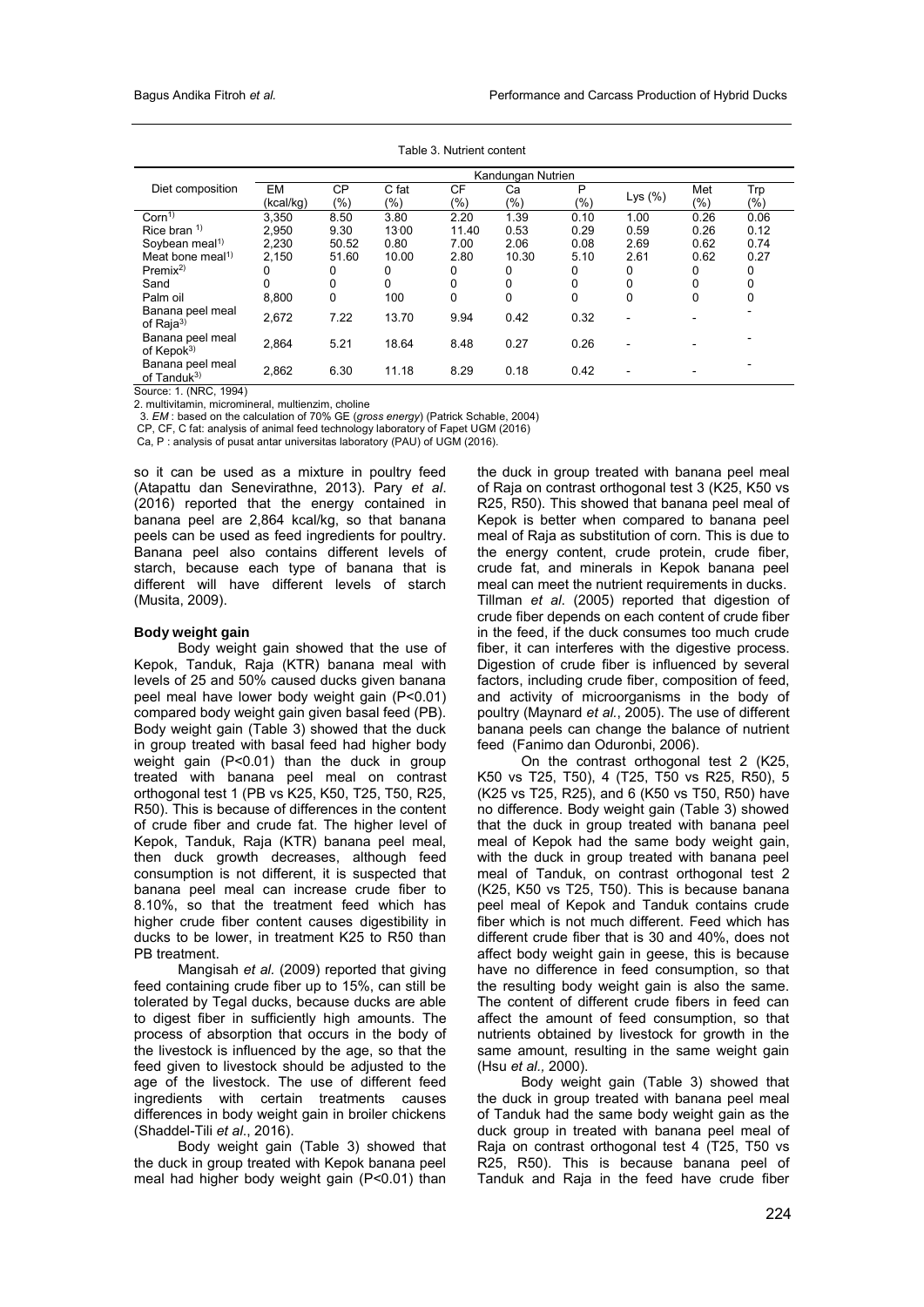| Diet composistion | PB       | K <sub>25</sub> | K50            | T25      | T50      | R <sub>25</sub> | <b>R50</b> |
|-------------------|----------|-----------------|----------------|----------|----------|-----------------|------------|
| Corn              | 50       | 25              | $\Omega$       | 25       | $\Omega$ | 25              | 0          |
| Rice bran         | 15       | 15              | 13             | 15       | 13       | 14              | 14         |
| Soybean meal      | 18       | 17              | 19             | 17       | 17       | 18              | 18         |
| Meat bone meal    | 10       | 10              | 9              | 10       | 12       | 10              | 10         |
| Palm oil          | 3        | 4.5             | 6.5            | 4.5      | 6        | 4.5             | 6.5        |
| Premix            | 0.5      | 0.5             | 0.5            | 0.5      | 0.5      | 0.5             | 0.5        |
| Banana peel meal  | $\Omega$ | 25              | 50             | 25       | 50       | 25              | 50         |
| Sand              | 3.5      | 3               | $\overline{2}$ | 3        | 1,5      | 3               | 1          |
| Total             | 100      | 100             | 100            | 100      | 100      | 100             | 100        |
| Nutrient content  |          |                 |                |          |          |                 |            |
| EM (kcal/kg)      | 2,997.90 | 2,938.10        | 2,908.70       | 2,985.60 | 2,979.60 | 2,930.90        | 2,937.40   |
| CP(%)             | 19.85    | 19.02           | 19.01          | 19.02    | 19.09    | 19.43           | 19.11      |
| C fat $(\%)$      | 7.69     | 11.51           | 15.44          | 11.51    | 15.27    | 11.38           | 15.66      |
| CF(%)             | 4.35     | 6.21            | 8.03           | 6.21     | 7.97     | 6.17            | 8.10       |
| Ca (%)            | 2.17     | 1.91            | 1.59           | 1.92     | 1.88     | 1.94            | 1.70       |
| P(% )             | 0.62     | 0.67            | 0.67           | 0.67     | 0.82     | 0.67            | 0.72       |
| Lys $(\%)$        | 1.30     | 1.07            | 0.82           | 1.05     | 0.84     | 1.07            | 0.82       |
| Met $(\%)$        | 0.35     | 0.29            | 0.21           | 0.27     | 0.22     | 0.28            | 0.21       |
| Trp $(\%)$        | 0.20     | 0.19            | 0.18           | 0.18     | 0.17     | 0.19            | 0.17       |
| Val (%)           | 0.90     | 0.82            | 0.69           | 0.78     | 0.72     | 0.80            | 0.70       |

Table 4. Composition of feed

PB= Basal feed

K25 dan K50 = basal feed with 25 and 50% of banana peel meal of Kepok

T25 dan T50 = basal feed with 25 and 50% of banana peel meal of Tanduk

R25 dan R50 = basal feed with 25 and 50% of banana peel meal of Raja.

content which is not much different. The same composition of feed can affect feed consumption in livestock, so that it can also affect body weight gain (Hsu *et al.*, 2000).

Body weight gain (Table 3) showed that the duck in group treated with banana peel meal of Kepok had the same body weight gain as the ducks treated with banana peel of Tanduk and with a half level (25%), on contrast orthogonal test 5 (K25 vs T25, R25). This is because in this treatment group using half corn and half flour banana peel. The level uniformity between Kepok banana meal, Tanduk, Raja is half (25%), so the feed has the same crude fiber content. Crude fiber in feed with the same level is 14%, does not affect body weight gain in broiler chickens during the 42 day maintenance period (Kras *et al.*, 2013).

Body weight gain (Table 3) showed that the duck in group treated with banana peel meal of Kepok had the same body weight gain as the duck in group treated with banana eel meal of Tanduk and Raja with a whole level (50%), on contrast orthogonal test 6 (K50 vs T50, R50). This is because the use of banana peel meal with the same level is entirely (50%) without corn, so that crude fiber is in the same feed (Table 3). Feed with the same crude fiber content as the level of 14% does not affect broiler chicken body weight gain during the 42-day maintenance period (Kras *et al.*, 2013). Oyedeji *et al.* (2015) reported that replacing corn with banana peel meal up to 50% in feed, causing a negative effect on the body weight gain of starter phase broilers, but it has a positive effect on finisher phase broilers, because the cell tissue in the chicken's body is functioning optimally when the chicken enters finisher phase. Corn is the main source of feed energy in poultry feed (Sinaei dan Houshmand, 2016).

# **Final body weight**

The final body weight showed that the use of Kepok, Tanduk, Raja (KTR) banana meal with levels of 25 and 50% caused ducks given banana peel meal to have lower body weight (P<0.05) compared to the final body weight of ducks treated. On contrast orthogonal test 1 (PB vs K25, K50, T25, T50, R25, R50) and 3 (K25, K50 vs R25, R50).

Final body weight (Table 3) showed that the duck in group treated with basal feed had higher final body weight (P<0.05) than the duck in group treated with banana peel meal on contrast orthogonal test 1 (PB vs K25, K50, T25, T50, R25, R50). This is caused the use of banana peel meal at levels 25 and 50% in feed causes the crude fiber content to increase to 8.10%, so that the body weight of ducks be lower compared to the treatment of basal feed. The high crude fiber in the feed, caused feed that is digested by ducks easily comes out with the excreta, before the absorption process occurs (Wulandari *et al.*, 2013). The most important amino acids contained in corn are lysine and tryptophan. Both amino acids are a fraction of essential amino acids which are very important in the growth of poultry (Prasanna *et al.*, 2001). Amino acid is a constituent of protein, one of its functions is to increase growth in livestock, besides that. Banana skin has antinutrient content such as oxalate, phytate, and saponins which can cause the growth of livestock to be inhibited, so that use in feed needs to be limited (Muliani, 2006).

Final body weight (Table 3) showed that the duck in group treated with Kepok banana peel meal had a higher final body weight (P<0.01) than the duck in group treated with banana peel meal of Raja, on contrast orthogonal 3 (K25, K50 vs R25, R50). This is caused Kepok banana peel meal has a lower oxalate content of 50.00 mg (%) (Anhwange, 2008) than banana peel meal of Raja which is 280.88 mg (%) (Romelle *et al.,* 2016). The oxalate contained in the feed has a negative effect on the growth of broiler chickens, especially in the final weight produced (Clement *et al.,* 2017).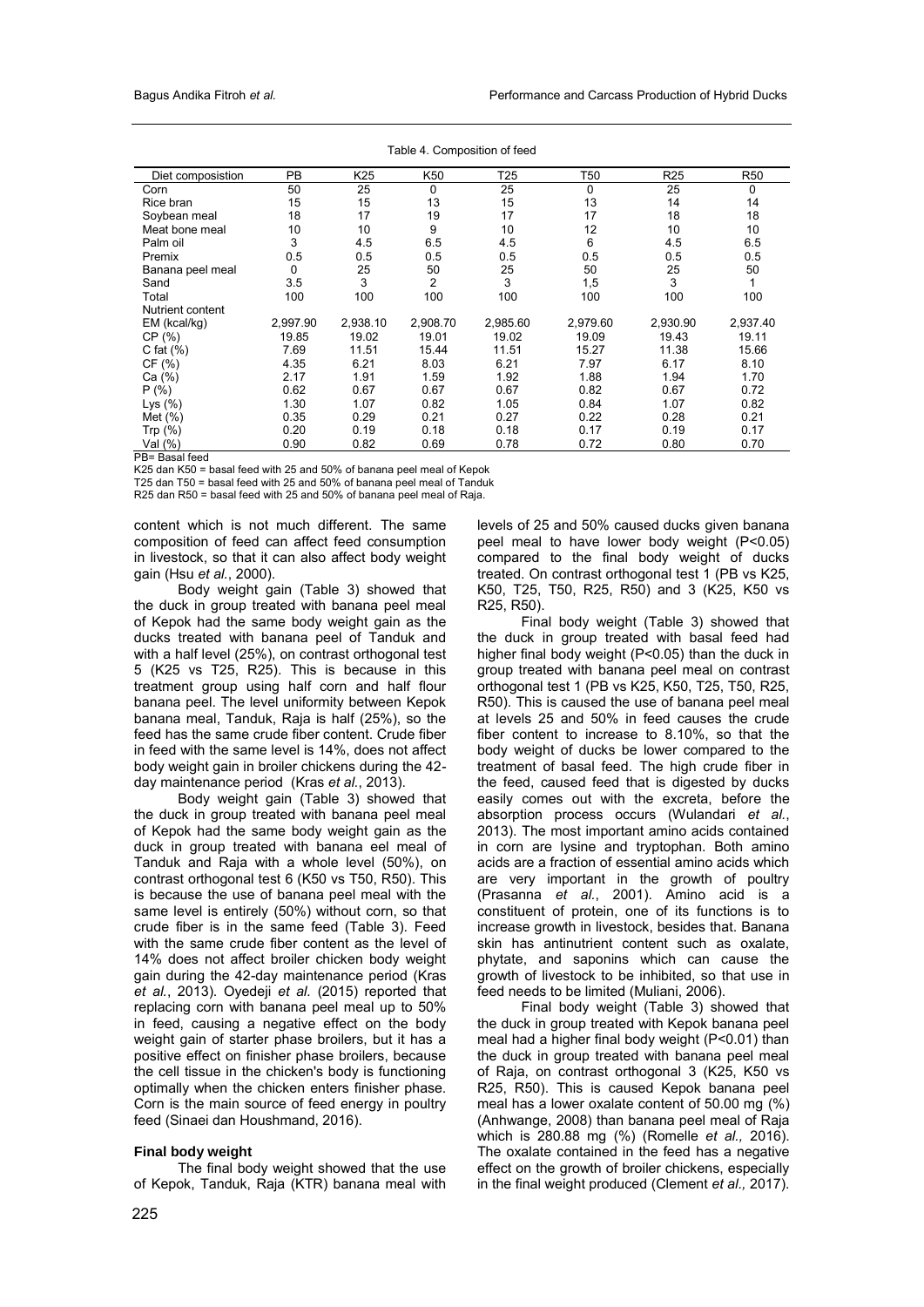Crude fiber which is high in feed, can reduce life weight, because livestock quickly feel full due to voluminous fiber, which can reduce feed consumption (Prawitasari *et al.,* 2012). Digestion of crude fiber in the duck's caecum is assisted by microorganisms, resulting in volatile fatty acid (VFA) which can be absorbed by the body properly, but microorganisms in the caecum has a limited amount, so the ability of ducks to digest crude fiber is not optimal (Sandi *et al*., 2012). Poultry has a low ability to utilize crude fiber, but fiber is still needed to support growth (Tossaporn, 2013).

On contrast orthogonal test 2 (K25, K50 vs T25, T50), 4 (T25, T50 vs R25, R50), 5 (K25 vs T25, R25), and 6 (K50 vs T50, R50) have no difference. Final body weight (Table 2) showed that the duck in group treated with Kepok banana peel meal had the same final body weight, with the duck in group treated with banana peel meal of Tanduk, on contrast orthogonal test 2 (K25, K50 vs T25, T50). This is caused the use of Kepok and Tanduk banana peel meal does not change the presence of crude protein and energy in feed, so that the body weight of ducks is not different. The growth of Poultry depends on the composition of nutrients in feed, such as energy, protein, crude fiber, crude fat, and vitamins, if there are differences or uniformity of energy, protein, fiber content, then, causing differences in body weight in poultry (Kompiang *et al.,* 2001).

Final body weight (Table 3) showed that the duck in group treated with banana peel meal of Tanduk had the same body weight as the duck in group treated with banana peel meal of Raja, on contrast orthogonal test 4 (T25, T50 vs R25, R50). This is caused the use of banana peel meal of Tanduk and Raja does not change the energy and protein content in the feed made uniformly, so that ducks get the same amount of energy and protein. Feed with different levels of crude protein 12, 14, 16, 18 and 20%, with the same energy of 2900 kcal/kg, gave no different effect on the weight of Lueyang black-boned chickens aged 20 weeks (Liu *et al.*, 2015).

Final body weight (Table 3) showed that the duck in group treated with Kepok banana peel meal had the same body weight as the duck in group treated with banana peel meal of Raja dan Tanduk with a half level (25%), on contrast orthogonal test 5 (K25 vs T25, R25). This is caused the use of banana peel meal with the same level causes crude fiber in the feed is not much different, so have no difference in body weight in ducks. The uniformity of crude fiber content in feed was 3.32%, using sunflower seed flour, did not give a difference to the body weight of 42 days old broiler chickens, that is, 1074 g/head (Sangsoponjit *et al.*, 2017).

Final body weight (Table 3) showed that the duck in group treated with Kepok banana peel meal had the same body weight as the duck in group treated with banana peel meal of Tanduk and Raja with a all of level (50%), on contrast orthogonal test 6 (K50 vs T50, R50). This is caused the level of banana peel meal is used in the same amount. The crude fiber which is uniform in feed is 15%, using sunflower seed meal, which gives no significant effect on body weight of broiler chickens that are maintained up to 42 days (Araujo *et al.*, 2011).

Body weight in ducks is also influenced by strains, sex, and genetics (Lukaszewicz *et al.,* 2011). Bochno *et al.* (2005) reported that between male and female ducks with the same strain, have different body weights, because growth in male ducks is faster. Male ducks from different strains have different body weights due to different genetic factors (Witak, 2008).

# **Feed conversion**

Feed conversion showed that the use of Kepok, Tanduk, Raja (KTR) banana peel with levels of 25 and 50% caused ducks given banana peel meal to have a higher feed conversion (P<0.05) compared to ducks treated with basal feed. Contrast orthogonal test showed that have a effect on contrast 1 (PB vs K25, K50, T25, T50, R25, R50) and 3 (K25, K50 vs R25, R50).

Feed conversion (Table 3) showed that the duck in group treated with basal feed had lower feed conversion (P<0.01) than the duck in group given banana peel meal, on contrast orthogonal test 1 (PB vs K25, K50, T25, T50, R25, R50). This is caused banana peel meal causes a decrease in final body weight, so that when calculated by the formulation of feed conversion value, in ducks given banana peel meal has a higher feed conversion than basal feed treatment. Reddy *et al*. (2010) reported that nutrients in feed such as energy, protein, and crude fiber can affect body weight in livestock, so the conversion of feed produced depends on the body weight of the livestock during maintenance. Feed consumption, final body weight, and body weight gain have a positive correlation to feed conversion value (Sjofjan, 2008).

Feed conversion (Table 3) showed that the duck in group treated with Kepok banana peel meal had a lower feed conversion (P<0.01) than the duck in group treated with banana peel meal of Raja, on contrast orthogonal test 3 (K25, K50 vs R25, R50). This is caused ducks given banana peel meal of Kepok have a higher final body weight than ducks that are given banana peel meal of Raja, so that when calculated into the formulation, it causes a difference in the conversion value of the feed produced. Haryanto *et al*. (2016) reported that the value of feed conversion is affected by the consumption of feed spent by livestock. Santiago *et al.* (2010) reported that with the change of feed ingredients, can affect the value of feed conversion in livestock with each treatment. Reduction in the proportion of corn in feed, it turns out can cause differences in FCR values in broiler chickens by 2.43; 1.73; 1.67; 1.58; and 1.52 (Singh *et al.*, 2013).

Contrast orthogonal test 2 (K25, K50 vs T25, T50), 4 (T25, T50 vs R25, R50), 5 (K25 vs T25, R25), and 6 (K50 vs T50, R50) have no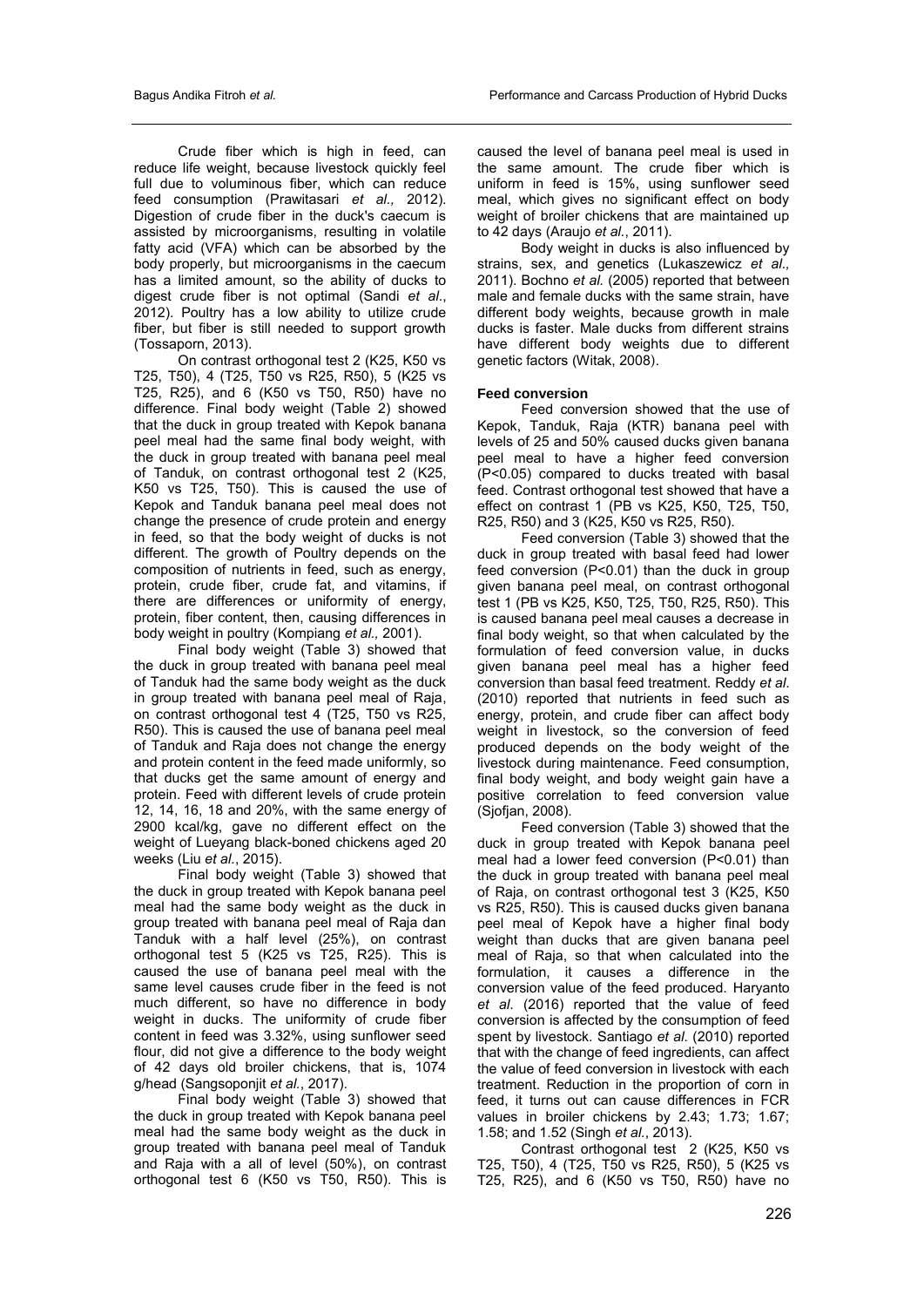difference. Feed conversion (Table 2) showed that the duck in group treated with banana peel meal of Kepok had the same feed conversion the duck in group treated with banana peel meal of Tanduk, on contrast orthogonal test 2 (K25, K50 vs T25, T50). This is causeed the use of banana peel meal of Kepok and Tanduk does not change the energy content and crude protein in feed, so ducks consume the same amount of feed and produce the same body weight, when calculated into the formulation, produce the same feed<br>conversion value. The amount of feed The amount of feed consumption, the same body weight, produces the same feed conversion value (Saber *et al.*, 2011).

Feed conversion (Table 3) showed that the duck group in treated with banana peel meal of Tanduk had the same feed conversion the duck in group treated with banana peel meal of Raja., on contrast orthogonal test 4 (T25, T50 vs R25, R50). This is caused the use of banana peel meal of Kepok and Tanduk in feed does not change the energy content and crude protein in the feed, so ducks consume the same amount of feed, with the same body weight, thus giving the same feed conversion value when calculated based on the feed conversion formulation. The giving of probiotics of 100 mg/kg in feed, does not affect the amount of feed consumption and body weight of broiler chickens, so it has the same feed conversion value (Khaksefidi dan Rahimi, 2005).

Feed conversion (Table 3) showed that the duck in group treated with banana peel meal of Kepok had the same feed conversion of the ducks treated with banana peel meal of Tanduk and Raja with half level (25%), on contrast orthogonal test 5 (K25 vs T25, R25). This is caused the use of banana peel meal with the same level in feed, so that ducks consume the same amount of feed and the same body weight produced, the conversion of the feed produced is also same. Restrictions on feeding with nutrient uniformity, caused no effect on feed conversion of broilers aged 42 days, this caused that nutrient uniformity in feed does not affect feed consumption and body weight (Kusuma *et al.*, 2016).

Feed conversion (Table 3) showed that the duck in group treated with banana peel meal of Kepok had the same feed conversion with the ducks treated that give banana peel meal of Tanduk and Raja of all level (50%), on contrast orthogonal test 6 (K50 vs T50, R50). This is caused the use of banana peel meal with the same level of 50% in feed, so that ducks consume the same amount of feed and produce the same final body weight, so the conversion of feed produced is also same. The uniformity of nutrient content in feed did not give different results on feed conversion of broilers aged 28 days (Nugraha *et al.*, 2017). The giving of feed in mash to ducks of different ages, caused feed conversion which is equally higher, because feed in the mash is easily spilled and scattered (Khetani et al., 2005). Each type of duck has a different ability in growth, laying type ducks have a value of adjusted feed conversion from the amount of egg

production, while broiler type duck feed conversion value is adjusted from the results of the final weight produced at the end maintenance period (Men *et al.,* 2002).

# **Carcass weight**

Carcass weight showed that the use of Kepok, Tanduk, Raja (KTR) banana peel with levels of 25 and 50% caused the carcass weight of the duck group given banana peel meal to be lower (P<0.01) compared to the duck group in treated with basal feed. pada kontras 1 (PB vs K25, K50, T25, T50, R25, R50), 3 (K25, K50 vs R25, R50), and 4 (T25, T50 vs R25, R50).

Carcass weight (Table 3) showed that the duck in group treated with basal feed had higher carcass weight (P<0.01) than the duck in group treated with banana peel meal, on contrast orthogonal test 1 (PB vs K25, K50, T25, T50, R25, R50). This is caused the use of banana peel meal causes differences in final body weight of ducks, so that it also affects the carcass weight produced. The high crude fiber up to 8.10% causes the final body weight of ducks to decrease, because the digested feed easily comes out with excreta before the absorption process occurs. High coarse fiber in feed can reduce the live weight in poultry, because inside the caecum microorganisms that help digest fiber are measly (Sandi *et al.*, 2012).

Carcass weight (Table 3) showed that the duck in group treated with banana peel meal of Kepok had a higher carcass weight (P<0.01) than the duck in group treated with banana peel meal of Tanduk, on contrast orthogonal test 3 (K25, K50 vs R25, R50). This is caused banana peel meal of Kepok is better able to meet the nutrient requirements needed by ducks in producing carcasses, while banana peel meal of Raja is thought to reduce carcass production, because it can increase crude fiber content, so that had lower carcass production. Feed is the main thing in determining the production produced by livestock (Meliandasari *et al*., 2015). The high crude fiber in feed can reduce carcass production in ducks (Meliandasari *et al*., 2015).

Carcass weight (Table 3) showed that the duck in group treated with banana peel meal of Kepok had higher carcass weight (P<0.05) than the duck in group treated with banana peel meal of Tanduk, on contrast orthogonal test 4 (T25, T50 vs R25, R50). This is caused banana peel meal of Tanduk has a lower amount of crude fiber than banana peel meal of Raja seen in Table 3, but when used as a substitute for corn in feed, it can balance the content of crude fiber, crude fat, and minerals needed by ducks, so banana peel meal of Tanduk provides better carcass production than banana peel meal of Raja. Feed is the main thing in determining the production produced by livestock (Meliandasari *et al*., 2015).

On contrast orthogonal test 2 (K25, K50 vs T25, T50), 5 (K25 vs T25, R25), and 6 (K50 vs T50, R50) have no difference. Carcass weight (Table 3) showed that the duck in group treated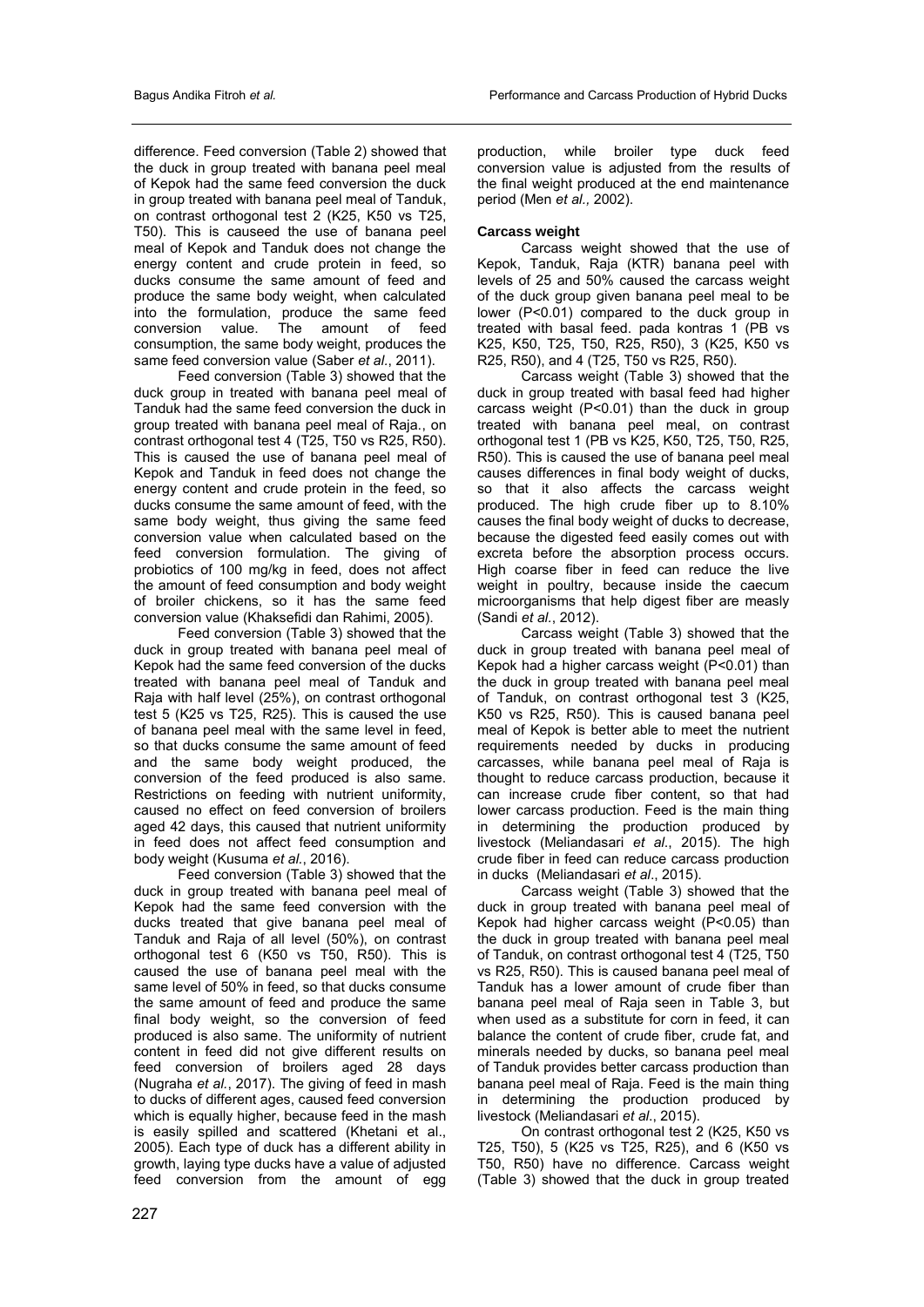with banana peel meal of kepok has the same carcass weight with the duck in group treated banana peel meal of Tanduk, on contrast orthogonal test 2 (K25, K50 vs T25, T50). This is caused the use banana eel meal of Kepok and Tanduk does not affect the amount of feed consumption and body weight of ducks, so the carcass weight produced is the same. The use of black jintan up to 6% in feed as an antioxidant turned out to give insignificant on the carcass weight of broiler chickens, because the carcass weight was closely related to the amount of feed consumption and cut weight produced (Salam *et al.*, 2013).

Carcass weight (Table 3) showed that the duck in group treated with banana peel meal of Kepok has the same carcass weight as the duck in group treated with banana peel meal of Raja, on contrast orthogonal test 5 (K25 vs T25, R25). This is caused the same level (25%) of the use of banana peel meal in feed does not affect the amount of feed consumption and body weight of ducks, so the carcass weight produced is the same. The uniformity of nutrient content in feed does not affect the amount of feed consumption and body weight of ducks, this causes carcass weight also does not give effect (Kim *et al.*, 2007).

Carcass weight (Table 3) showed that the duck in group treated with banana peel meal of Tanduk had the same carcass weight as the duck in group treated with banana peel meal of Raja, on contrast orthogonal test 6 (K50 vs T50, R50). This is caused the all of level (50%) of the use of banana peel meal in feed does not affect the amount of feed consumption and body weight of ducks, so that the carcass weight produced is not different. The restrictions of feed on broiler chickens do not affect the carcass weight, because all nutrients in the feed have the same value, so that the feed consumption and body weight produced are the same (Jahanpour *et al.*, 2015). Sunari *et al.* (2001) reported that the ratio of carcass weight to life weight is often used as a measure to determine carcass production (carcass weight) in the field of animal husbandry.

# **Abdominal fat percentage**

The percentage of abdominal fat from the analysis of variance (Table 3) showed that the use of Kepok, Tanduk, Raja (KTR) banana peel meal with levels of 25 and 50% caused the percentage of abdominal fat of duck in group that given banana peel meal was lower (P<0.01) compared to duck in groups treated with basal feed. Contrast orthogonal test showed that there is difference on contrast orthogonal test 1 (PB vs K25, K50, T25, T50, R25, R50), 3 (K25, K50 vs R25, R50), and 4 (T25, T50 vs R25, R50).

The percentage of abdominal fat (Table 3) showed that the duck group treated with basal feed had a higher percentage of abdominal fat (P <0.01) than the duck group treated with banana peel meal, on contrast orthogonal test 1 (PB vs K25, K50, T25, T50, R25, R50). This is caused the use of banana peel meal, the percentage of

abdominal fat decreases, this is due to the increase in crude fiber content which varies in feed shown in Table 1. Crude fiber in feed can reduce abdominal fat deposits in poultry (Fuji *et al*., 2013). The giving azolla with crude fiber up to 18.25%, can improve incomplete digestion, due to exfoliation of the intestinal mucosa, thus disrupting absorption due to gross fiber that is too high, besides it can trigger digestive pH to be lower and suppress the activity of enzymes that synthesize fat, consequently the lipogenesis process becomes inhibited (Samudera dan Hidayatullah, 2008). The process of digesting high crude fiber requires more energy, so that do not have excess energy to be stored in the form of abdominal fat in poultry (Mahfudz, 2000). Abdominal fat deposits in duck carcasses can decrease by means of inhibition of fat absorption in the digestive tract, which is caused by low production of bile salts. because are bound by fiber (Letis *et al.*, 2017).

The percentage of abdominal fat (Table 3) showed that the duck in group treated with banana peel meal of Kepok had a higher percentage of abdominal fat (P<0.01) than the duck in group treated with banana peel meal of Raja, on contrast orthogonal test 3 (K25, K50 vs R25, R50). This is because banana peel meal of Kepok has a lower crude fiber content compared to the treatment with banana peel meal of Raja, thus affecting the percentage of abdominal fat produced. Dong *et al*. (2007) reported that the use of alfalfa as a source of fiber in feed up to 26%, can reduce abdominal fat without affecting duck meat production. The high content of crude fiber in feed can reduce the digestibility of crude fiber, due to the rate of flow of food substances in the small intestine are increases, so that the digestibility of fat are decreases (Leeson dan Summers, 2000).

The percentage of abdominal fat (Table 3) showed that the duck in group treated with banana peel meal of Tanduk had a higher percentage of abdominal fat (P<0.05) than the duck in group treated with banana peel meal of Raja, on contrast orthogonal test 4 (T25, T50 vs R25, R50). This is caused banana peel meal of Tanduk has a lower amount of crude fiber than banana peel meal of Raja seen in Table 3, so that when added to the feed the abdominal weight in ducks is lower than that of ducks given banana peel meal of Raja. The high content of crude fiber in feed can affect the amount of abdominal fat in poultry (Massolo *et al.*, 2016). The digestive process of crude fiber in chickens requires as much energy as possible, so that the chicken does not have excess energy to store in the form of abdominal fat (Mahfudz, 2000). Suryani dan Bidura (2000) reported that the distribution of fat in the body will decrease, with an increase in the crude fiber content in the feed. Fat deposits in poultry's body are sourced from triglycerides obtained from feed by 95% and only 5% are synthesized into the liver (Pratikno, 2011).

Contrast orthogonal test 2 (K25, K50 vs T25, T50), 5 (K25 vs T25, R25), and 6 (K50 vs T50, R50) have no effect. The percentage of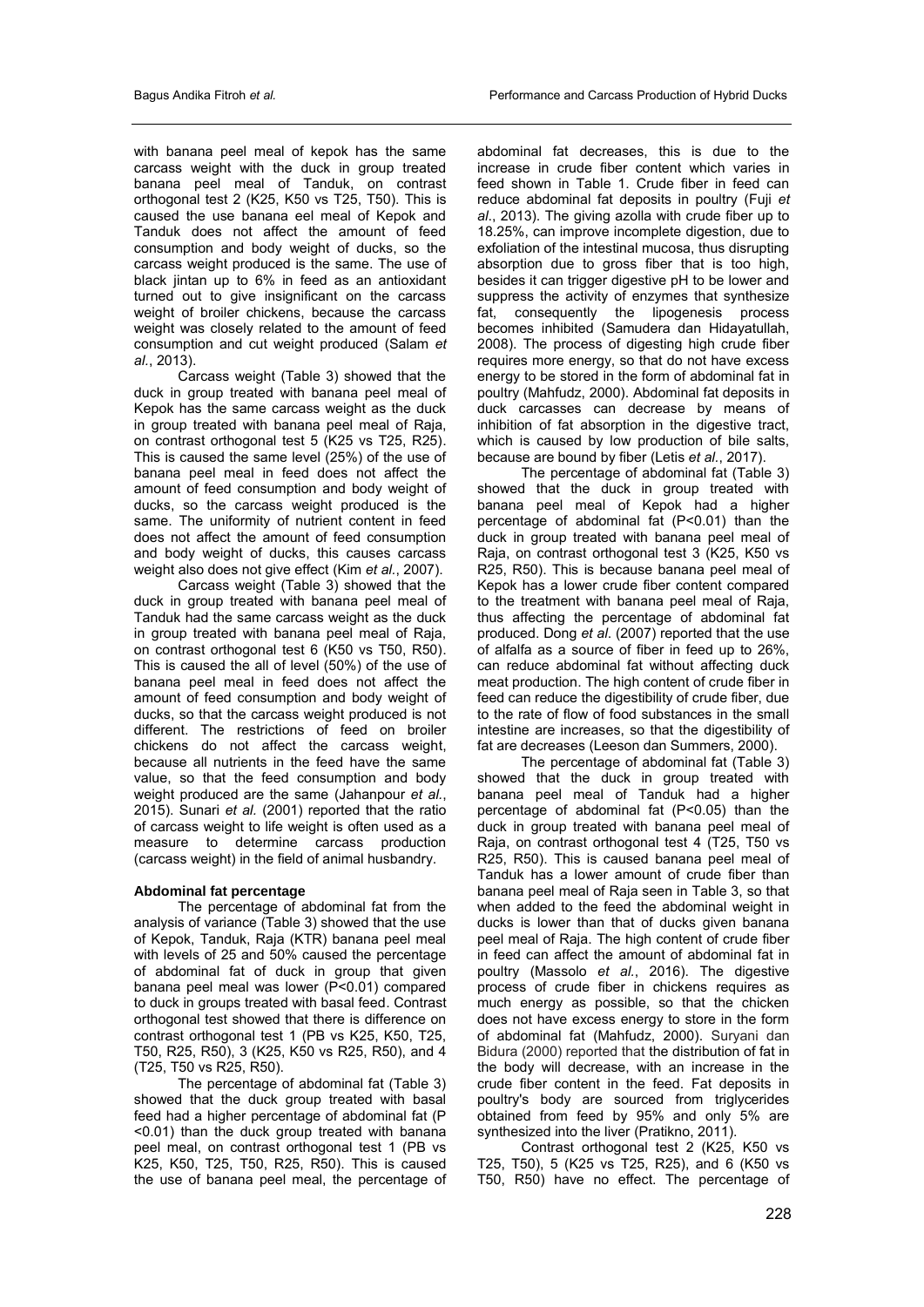abdominal fat (Table 3) showed that the duck in group treated with banana peel meal of Kepok had the same percentage of abdominal fat as the duck in group treated with banana peel meal of Tanduk, on contrast orthogonal test 2 (K25, K50 vs T25, T50). This is caused the use of banana peel meal of Kepok and Tanduk in feed causes the content of crude fiber in the feed is not much different, so the percentage of abdominal fat in ducks is the same. The percentage of abdominal fat is the amount of fat accumulation in the body of poultry, abdominal fat deposits can be affected by crude fiber in the feed. The content of crude fiber in the feed with the same amount causes the same abdominal fat produced (Sadeghi *et al.*, 2015).

The percentage of abdominal fat (Table 3) showed that the duck in group treated with banana peel meal of Kepok had the same percentage of abdominal fat as the ducks treated with banana peel meal of Tanduk and Raja with half level (25%), on contrast orthogonal test 5 (K25 vs T25, R25). This is caused the use of banana peel meal with the same level, causing crude fiber in the feed is not much different (Table 1). The uniformity of crude fiber in feed with a level of 3.51%, gives no significant effect on the percentage of abdominal fat of 42 days old male broiler chicken (Sarikhan *et al.*, 2010).

Percentage of abdominal fat (Table 3) showed that the duck in group treated with banana peel meal of Kepok had the same percentage of abdominal fat as the duck in group treated with banana peel meal of Tanduk and Raja with all of level (50%), on contrast orthogonal test 6 (K50 vs T50, R50). This is caused the use of banana peel meal with the same level, causing crude fiber in feed is not much different (Table 1). The same crude fiber in feed causes the average percentage of abdominal fat to have the same value in broiler chickens, which is 1.72 g/head (Mourao *et al.*, 2008).

# **Conclusions**

Banana peel meal cannot be used as a substitute for corn in hybrid ducks feed, because it can reduce carcass performance and production.

### **References**

- Anhwange, B. A., T. J. Ugye, and T. D. Nyiatagher. 2008. Chemical composition of *Musa sapientum* (banana) peels. J. Food Teechnol. 8: 437-442.
- Anonimus. 2010. Badan Litbang Pertanian. Balai Penelitian Ternak. Departemen Pertanian, Republik Indonesia, Bogor.
- Araujo, L. F., C. S. D. S. Araujo, N. B. Petroli, A. C. D. Laurentiz, R. D. Albuquerque, and M. A. D. T. Neto. 2011. Sunflower meal for broilers of 22 to 42 days of age. R. Bras Zootec. 40: 2142-2146.
- Atapattu, N. S. B. M, and T. S. M. S. Senevirathne. 2013. Effects of increasing levels of dietary cooked and uncooked banana meal on growth performance and carcass parameters of broiler chicken. Pak Vet J. 33: 179-82.
- Bochno, R., W. Brzozowski, and D. Murawska. 2005. Age related changes in the distribution of lean, fat with skin and bones in duck carcases. Br. Poul Sci. 46: 199- 203.
- Clement, A, K. I. Dankasa, I. J. Uchei, A. S. Bala, and D. S. Siaka. 2017. Nutrient digestibility and growth performance of broiler chickens fed processed tropical sicklepod (*Senna obtusifolia* (l.)) seed meal based-diets. Journal of Agricultural Sciences. 62: 371- 384.
- Damat. 2013. Karakterisasi tepung dari kulit, daging buah dan buah pisang Kepok (*Musa* Sp.). Jurnal Gamma. 8: 6-13.
- Dong, X. F., W. W. Gao, J. M. Tong, H. Q. Jia, R. N. Sa, and Q. Zhang. 2007. Effect of polysavone (*Alfalfa* Extract) on abdominal fat deposition and immunity in broiler chickens. Poultry Science. 86: 1955-1959.
- Fanimo, A. O. and T. O. Oduronbi. 2006. Nutritive value of unripe and ripe plantain (*Musa paradisiaca*) peels for weaning rabbits. Nigerian. J. Anim. Prod. 3: 9-15.
- Fuji, H., M. Iwase, T. Ohkuma, S. Ogata-Kaizu, H. Ide, Y. Kikuchi, Y. Idewaki, T. Joudai, Y. Hirakawa, K. Uchida, S. Sasaki, U. Nakamura and T. Kitazono. 2013. Impact of dietary fiber intake on glycemic control, cardiovascular risk factors and chronic kidney disease in Japanese patients with type 2 diabetes mellitus: the Fukuoka Diabetes Registry. Nutr. J. 12: 159-164.
- Haryanto, A. M., Kandita, and W. Nastiti. 2016. Effect of banana peel meal on the feed conversion ratio and blood lipid profile of broiler chickens. Int. J. Poult. Sci. 15: 27- 34.
- Hsu, J. C., L. I. Chen, and B. Yu. 2000. Effect of levels of crude fiber on growth performances and intestinal carbohydrase of domestic gosling. Asian-Aust. J. Anim. Sci. 13: 1450 -1455.
- Jahanpour, H., A. Seidavi, A. A. A. Qotbi, R. Van Den Hoven, S. Rocha e Silva, V. Laudadio, and V. Tufarelli. 2015. Effects of the level and duration of feeding restriction on carcass components of broilers. Arch. Anim. Breed. 58: 99–105.
- Khaksefidi, A. and S. H. Rahimi. 2005. Effect of probiotic inclusion in the diet of broiler chickens on performance, feed efficiency and carcass quality. Asian-Aust. J. Anim. Sci. 18: 1153-1156.
- Khetani, T. L., T. T. Nkukwana, M. Chimonyo, and V. Muchenje. 2008. Effect of quantitative feed dilution on broiler performance. Tropical Animal Health and Production 41: 379-384.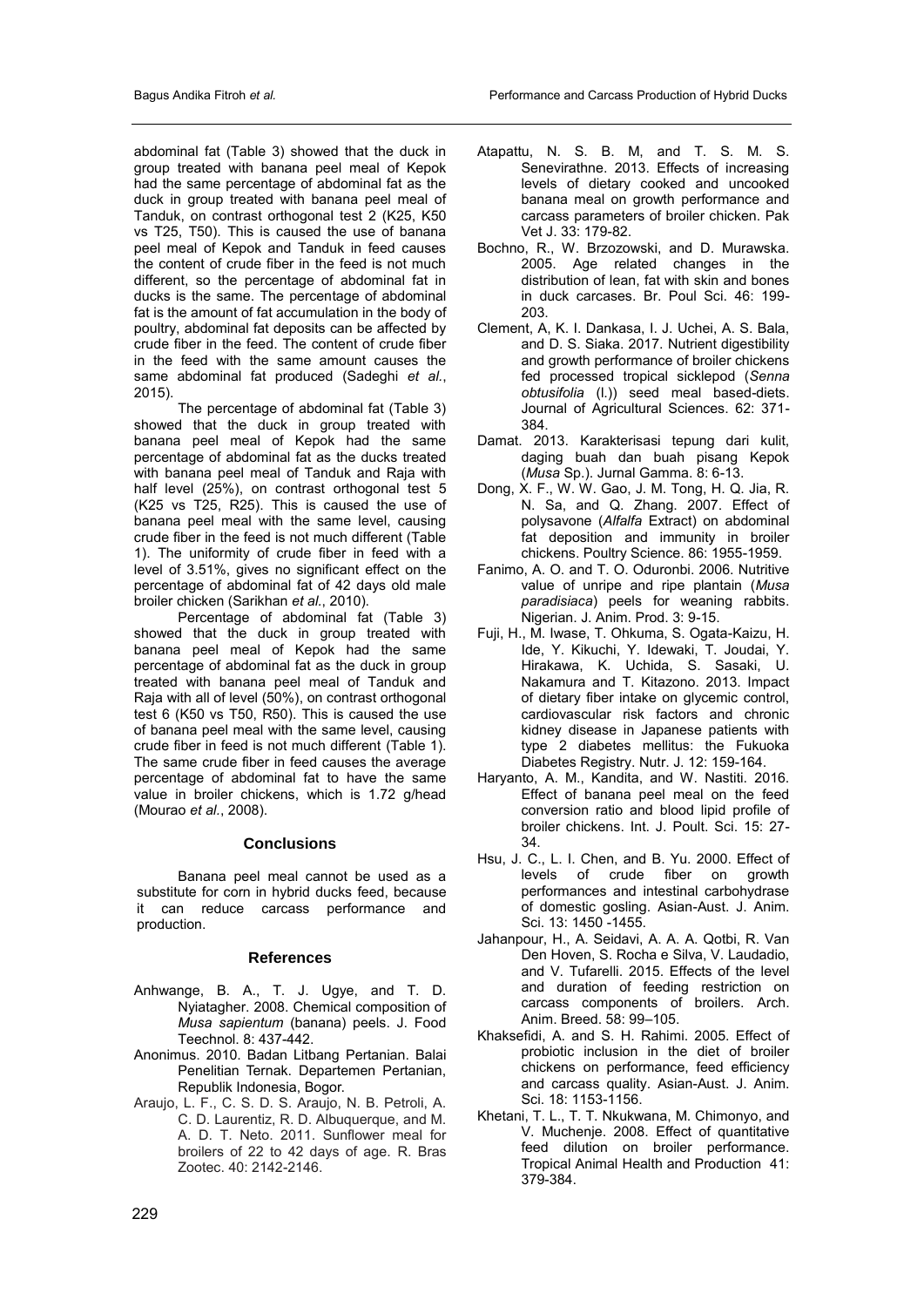- Kim, D. H., Y. M. Yoo, S. H. Kim, B. G. Jang, B. Y. Park, S. H. Cho, P. N. Seong, K. H. Hah, J. M. Lee, Y. K. Kim, and I. H. Hwang. 2007. Effect of the length of feed withdrawal on weight loss, yield and meat color of broiler. Asian-Aust. J. Anim. Sci. 20: 106-111.
- Kompiang, I. P., M. H. Supriyati, Togatorop, dan S. N. Jarmani. 2001. Kinerja ayam kampung dengan sistem pemberian pakan secara memilih dengan bebas. Jurnal Ilmu Ternak dan Veteriner. 6: 94-100.
- Koni, T. N. I. 2013. Pengaruh pemanfaatan kulit pisang yang difermentasi terhadap karkas broiler. Jurnal Ilmu Ternak dan Veteriner. 18: 153-157.
- Kras, R. V., A. M. Kessler, A. M. L. Ribeiro, J. D. I. Henn, I. I. Santos, D. P. Halfen, and L. Bockor. 2013. Effect of dietary fiber and genetic strain on the performance and energy balance of broiler chickens. Brazilian Journal of Poultry Science. 15: 15-20.
- Kusuma, H. A., A. Mukhtar, dan R. Dewanti. 2016. Pengaruh tingkat pembatasan pemberian pakan (*restricted feeding)* terhadap performan ayam broiler jantan. Sains Peternakan. 14: 43-51.
- Leeson, S. and J. D. Summers. 2000. Broiler Breeder Production. University Books, Guelph, Ontario.
- Letis, Z. M., A. Suprayogi, dan D. R. Ekastuti. 2017. Sediaan daun katuk dalam pakan ayam pedaging menurunkan lemak abdominal, kadar lemak, dan kolesterol daging. Jurnal Veteriner. 18: 461-468.
- Liu, S. K. I., Z. Y. I. Niu, Y. N. I. Min, Z. P. I. Wang, J. I. Zhang, Z. F. I. He, H. L. I. Li, T. T. I. Sun, and F. Z. I. Liu. 2015. Effects of dietary crude protein on the growth performance, carcass characteristics and serum biochemical indexes of lueyang black-boned chickens from seven to twelve weeks of age. Brazilian Journal of Poultry Science. 17: 103-108.
- Lukaszewicz, E., A. Kowalczyk, M. Adamski, and J. Kuzniacka. 2011. Growth parameters and meat quality of Pekin ducks fed on different level of dried distillers grains with solubles. Arch. Anim. Breed. 54: 557-566.
- Mahfudz, M. 2000. Pengaruh penggunaan tepung ampas tahu terhadap efisiensi penggunaan protein dan kualitas karkas ayam pedaging. Jurnal Ilmu Sainteks. 8: 88 – 97.
- Mangisah, I. N., Suthama, dan H. I. Wahyuni. 2009. Pengaruh penambahan starbio dalam ransum berserat kasar tinggi terhadap performan itik. Seminar Nasional Kebangkitan Peternakan – Semarang: 668-694.
- Massolo, R., A. Mujnisa, dan L. Agustina. 2016. Persentase karkas dan lemak abdominal broiler yang diberi prebiotik inulin umbi bunga dahlia (*Dahlia variabillis*). Buletin Nutrisi dan makanan Ternak. 12: 50- 58.
- Maynard, L. A., J. K. Loosil, H. F. Hintz, and R. G. Warner. 2005. Animal Nutrition. 7<sup>th</sup> edn. McGraw-Hill Book Company. New York, USA.
- Meliandasari, D., B. Dwiloka, dan E. Suprijatna. 2015. Profil perlemakan darah ayam broiler yang diberi pakan tepung daun kayambang (*Salvinia molesta*). JIIP. 24: 45 – 55.
- Men, B. X., B. Ogle, and J. E. Lindberg. 2002. Use of duckweed as a protein supplement for breeding ducks. Asian-Aust. J. Anim. Sci. 15: 866-871.
- Mourao, J. L., V. M. Pinheiro, J. A. M. Prates, R. J. B. Bessa, L. M. A. Ferreira, C. M. G. A. Fontes, and P. I. P. Ponte. 2008. Effect of dietary dehydrated pasture and citrus pulp on the performance and meat quality of broiler chickens. Poultry Science. 87: 733– 743.
- Muliani, H. 2006. Daya pemacu pertumbuhan monosodium glutamat dan efek sampingnya pada Ren Ayam (*Gallus* sp). Jurnal Kimia Sains dan Aplikasi. 11: 1-11.
- Musita, N. 2009. Kajian kandungan dan karakteristik pati resisten dari beberapa varietas pisang. Jurnal Teknologi Industri dan Hasil Pertanian. 14: 56-63.
- Nugraha, Y. A., K. Nissa, N. Nurbaeti, F. M. Amrullah, and D. W. Harjanti. 2017. Pertambahan bobot badan dan *feed conversion rate* ayam broiler yang dipelihara menggunakan herbal. Jurnal Ilmu-Ilmu Peternakan. 27: 19- 24.
- Oyedeji, J. O., J. M. Olomu, S. A. Godspower, and O. V. Ojero. 2015. Effects of graded levels of ripe and unripe plantain peel meals on performance, organ weights and blood parameters of broiler chickens. NJAFE. 11: 28-33.
- Pary, C., Masita, A. Safitrah, M. Nurfadillah, dan E. Setiyawati. 2016. Analisis kandungan gizi limbah kulit pisang Kepok (*Musa paradisiaca formatypica*) sebagai bahan baku kerupuk. JPBI. 5: 112-123.
- Prasanna, B.M., S.K. Vasal, B. Kassahun, and N.N. Singh. 2001. Quality protein maize. Current Science. 81: 1308-1319.
- Pratikno, H. 2011. Lemak abdominal ayam *broiler*  (*Gallus* sp) karena pengaruh ekstrak kunyit (*Curcuma domestica* Vahl.). BIOMA. 13: 1- 8.
- Prawitasari, R. H., V. D. Y. B. Ismadi, dan I. Estiningdriati. 2012. Kecernaan protein kasar dan serat kasar serta laju digesta pada ayam Arab yang diberi ransum dengan berbagai level *Azolla microphylla*. Animal Agriculture Journal. 1: 471 – 483.
- Purba, M. dan P. P. Ketaren. 2011. Konsumsi dan konversi pakan itik lokal jantan umur delapan minggu dengan penambahan santoquin dan vitamin E dalam pakan. Jurnal Ilmu Ternak dan Veteriner. 16: 280- 287.